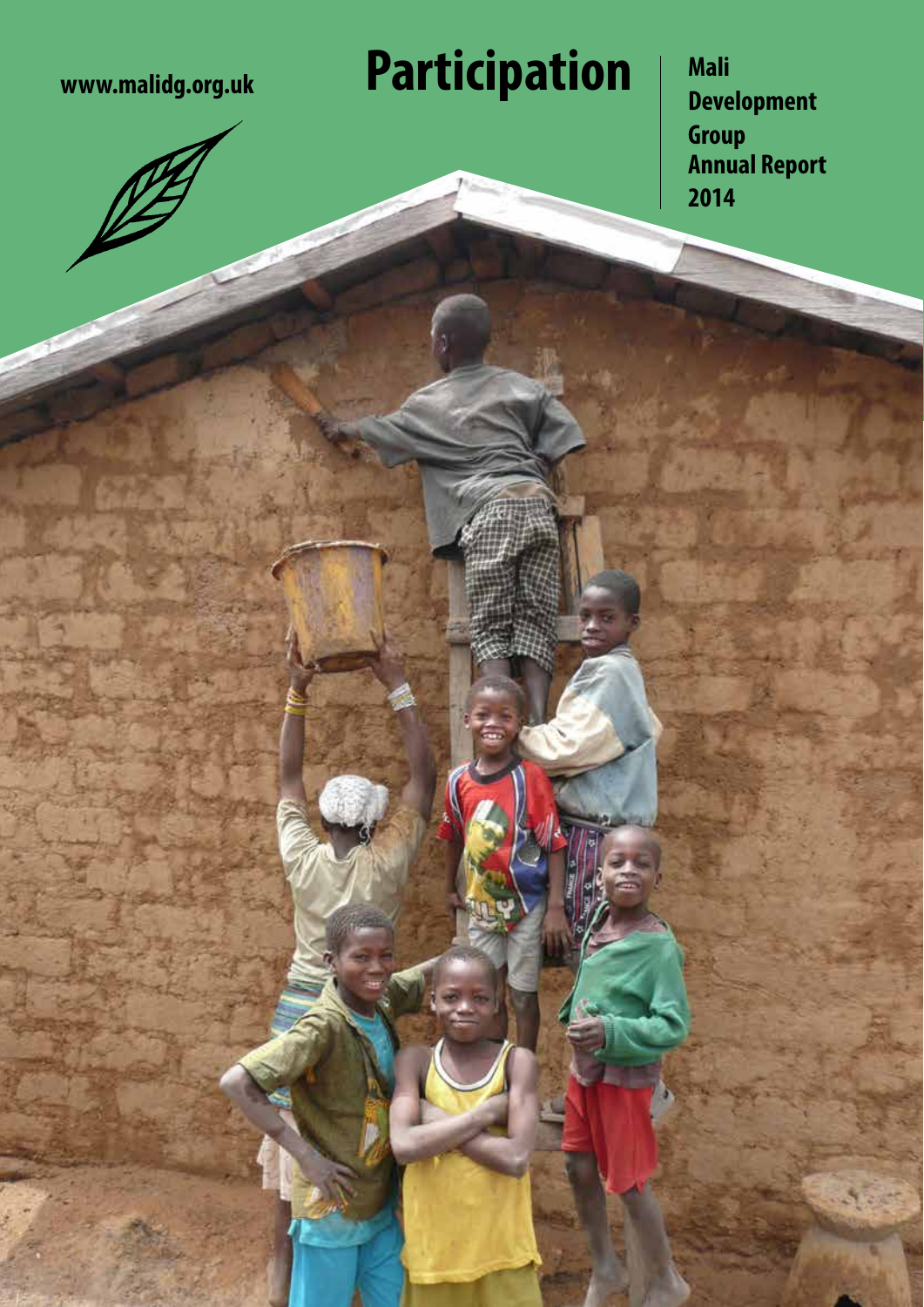If you would like any other information about projects, or our work generally, please contact us

John Hedge (Secretary) 50, Friars Street, Sudbury, Suffolk, CO10 2AG 01787 311590 john.hedge@malidg.org.uk

If you would like to help financially: MDG cheques should be payable to Mali Development Group and sent to:

**The Treasurer**

26, Emanuel Avenue, London, W3 6JJ

Please ensure that you give us your name and address together with a statement that you want us to treat this and any other donations you make as Gift Aid donations and that you currently pay sufficient Income Tax and/or Capital gains Tax to cover the amounts given. You can also access donation forms and membership forms on our web site: **www.malidg.org.uk**

This also gives details of Standing Order arrangements – a great way to help us. You can also text a donation of £2, £5 or £10 by texting Mali22 to 70070, for example, Mali22 £5.

If you would like to donate your time and skills please contact the Secretary in the first instance, and he will put you in touch with one of our new working group Coordinators.



#### **Committee members 2013/2014**

| Chair             | <b>Andy Benson</b> |
|-------------------|--------------------|
| <b>Vice-Chair</b> | <b>Rob Spivey</b>  |
| <b>Secretary</b>  | <b>John Hedge</b>  |
| <b>Treasurer</b>  | <b>David Hedge</b> |

#### **Working groups and Coordinators:**

Project Work **Luke Hedge** Fundraising **Linda King** Communications **Janice Hedge** Public Affairs **Dan Price**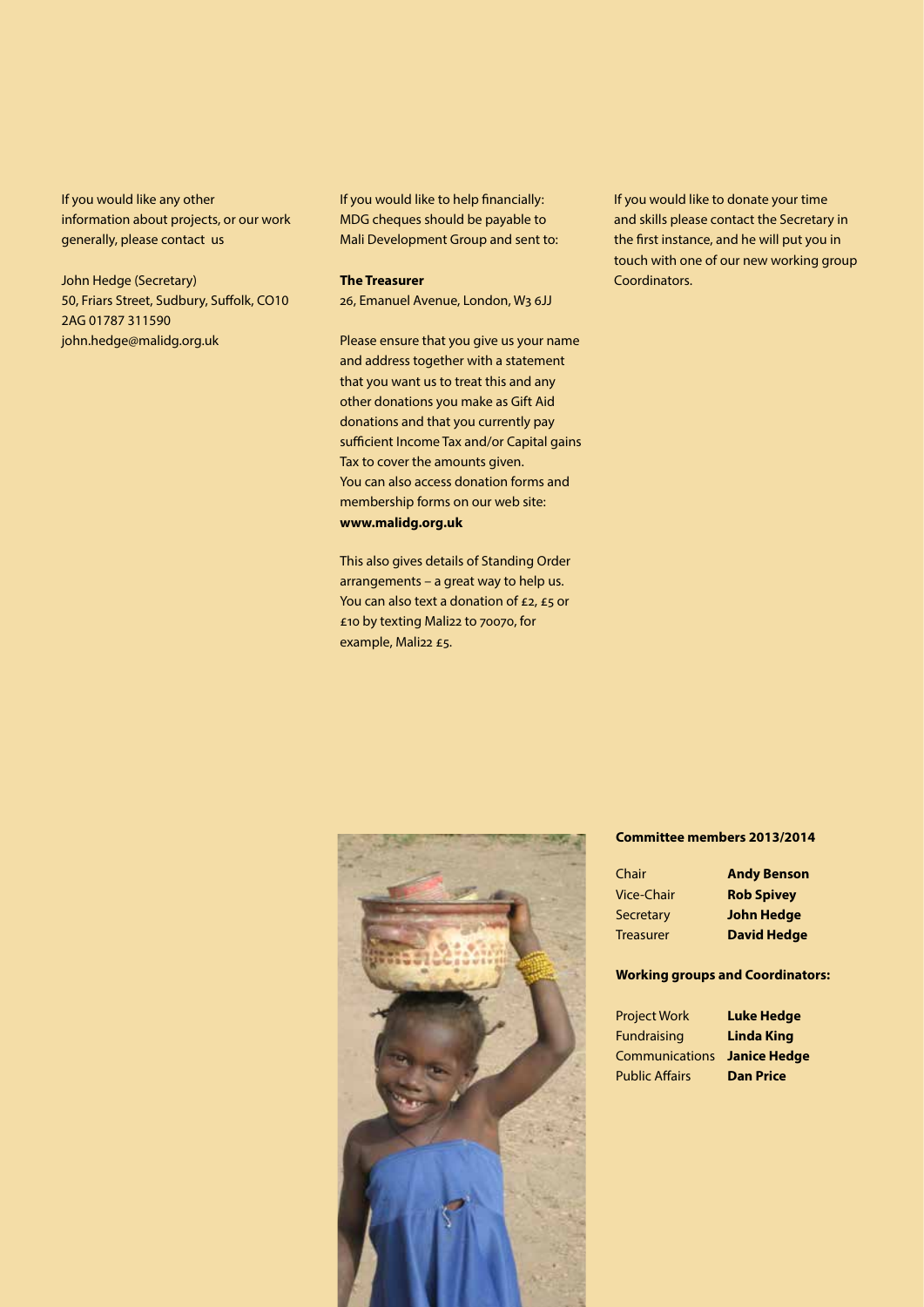## A message from **Andy Benson & Rob Spivey**

Chair and Vice-Chair of Mali Development Group



**Welcome to our 2014 Annual Report: 15 years and still on our feet!**

2014 marks 15 years of the Mali Development Group and our partnership with Malian voluntary groups working to make a better life for their people. During that time we've laughed and we've cried, celebrated success, coped with disappointment and been forced to come to terms with tragedy. We've been frustrated by the limits to our capacity but, despite this, believe that we have built a model of international development support that is effective, clearly sustainable, inclusive and egalitarian. MDG is a donor organisation – we raise money to support development work in Mali and though the amounts are not huge they are large enough to be significant at their destination. But we are also a support group with developed relationships of friendship and solidarity, of mutual understanding and respect. This not only adds to the enjoyment of being involved, it also brings advantages to the 'business' side, more easily enabling us to be flexible and adaptable in our funding arrangements. We nurture 'trust-based relationships' and, interestingly, there is evidence of mounting interest in this concept amongst the large international aid organisations, keen to avoid the shortcomings of 'performance management frameworks' that have swept the Western world.

Though we work to a model that has much to commend it, the circumstances that surround us remain pretty grim. Within the UK, austerity amidst rising inequality has made fundraising more difficult than ever and our income has

reduced in comparison to previous years. In Mali, the situation remains tense and unpredictable and we hope desperately for better times to arrive. Fortunately the work of our partners is located in areas away from the conflict zone (though the precarious position of displaced people in Bamako remains a concern). Nonetheless, Mamadou Kone, J&D's Director refers to 'tough times' for Malian NGOs and the significance in this situation of sustained long term relationships, as is ours with his organisation.

Despite the circumstances we have stuck to our purpose and have 'kept on keeping on'. In the pages that follow you can read about our work with Jeunesse et Développement, and Pensons à Demain, inspirational and committed work that makes a real difference to the lives of those touched by it. We are proud to be associated with the good people who are making these things happen.

At the same time our 'circle of concern' is wider than our 'circle of influence' and so we have again committed time and energy, through our Public Affairs Group, to the UK government's foreign policy towards Mali, working with Marke Saade, the Malian Honorary Consul to the UK, and using our efforts to promote to the public news of Mali and its extraordinary people and culture. The Mali Interest Hub (**http://www.mali-interest-hub.com/**) is the focus for this (and here you can hear the whole set of Sam Garbett's fantastic 'Mali Song of the Week' collection!).

The theme of this year's report is participation. In the pages that follow, you will find that each area of our work is covered by a Co-ordinator's report. This reflects our new working structure, which has been in place for a year now, and is working really well - extending the number and opportunities for involvement and offering more autonomy in the doing. Everyone involved in MDG does so as volunteers and this is important to us. We could do more if we

had more, so if you're interested to join our merry band please do get in touch. Lastly, we are pleased to offer a big thanks to all those who have helped us get this far, including the continued encouragement – financial and otherwise – from our members and supporters.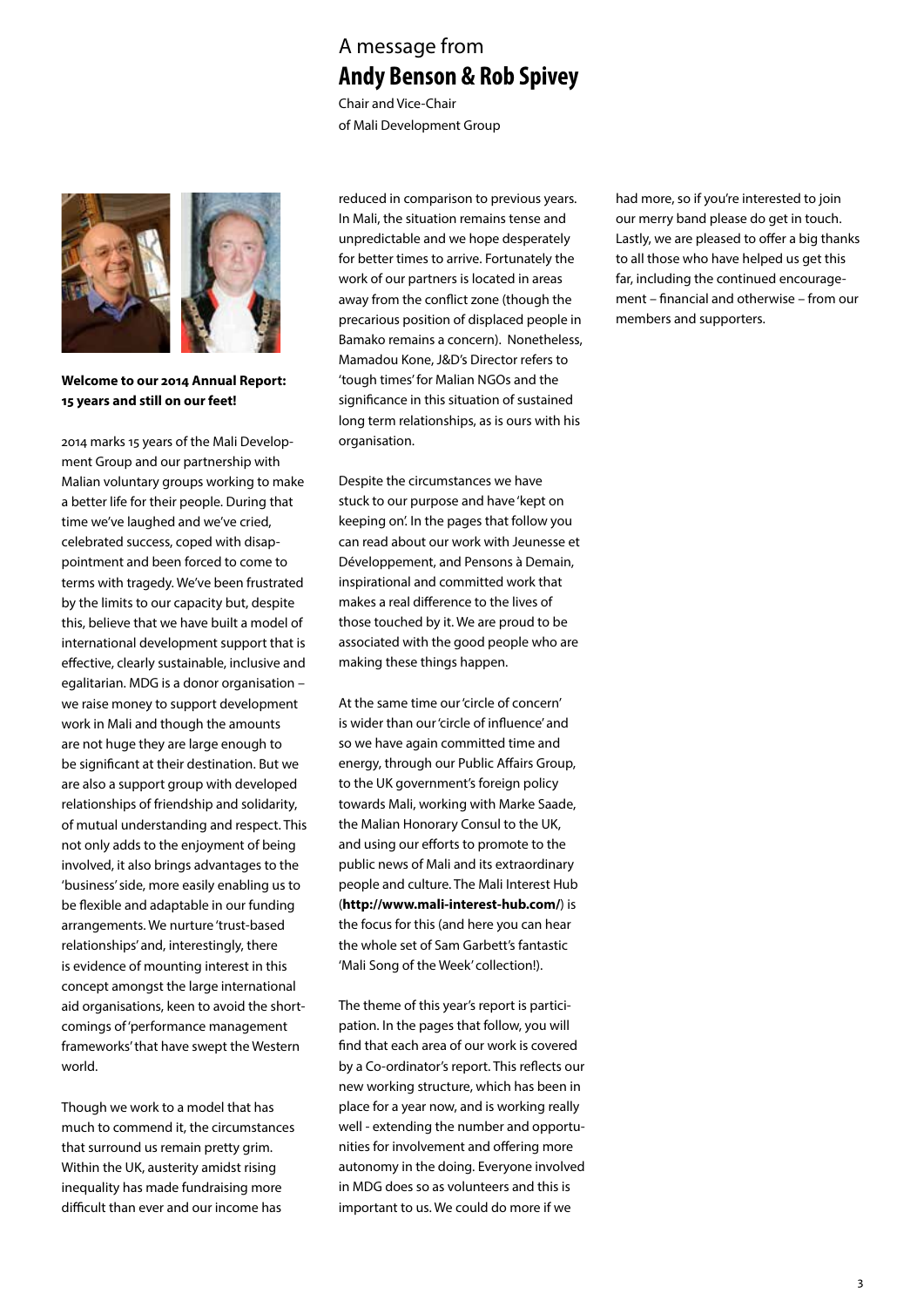

### A message from **Mamadou Kone**

Director of Jeunesse et Développement

If Mali is to succeed in its efforts to recover its security, economic and political stability, it will be due to the efforts made by various public sector stakeholders, privately and in bilateral and multilateral partnerships. However, when we consider economic recovery as it relates both to productivity and the activities of Non-Governmental Organisations (NGOs) the sad reality is that darkness remains on the horizon. A cry comes from my heart when I consider the disastrous financial state of national NGOs, which were once strong, sometimes very strong, but have now been reduced to a weakened state, on a par with start-up NGOs. When we consider intervention from civil society, and particularly when the NGOs that represent it are comatose, what kind of development for Mali and its communities are we talking about? If the situation does not progress, what will become of the NGOs? Confronted by the specific difficulties of the Mali context, what can be done?

These questions are asked intentionally to call into question the NGOs, but also as an appeal to the Mali state and its development partners. Though Jeunesse et Développement has managed to weather the dramatic consequences of the current crisis up until now, there is no denying that its current financial situation is far from being satisfactory. This is due to the ending of institutional and established financial partnerships with the Stromme Foundation, Oxfam America and in the near future MRDF. A reduction in finance levels is also a reality that partner agencies have had to confrànt at the same time.

In spite of this, huge efforts are being made by some of J&D's partners to raise levels of support to overcome and address the consequences of economic crisis. Mali Development Group provides a model example for this and cannot be thanked enough for its unwavering engagement and resolve in supporting J&D financially, materially and with knowledge and expertise. I pray to Almighty God that both J&D

and MDG quickly recover economic, organisational and institutional stability, so that they can continue to play a significant role in supporting communities in need, wherever they may be. May God bless the partnership between MDG and J&D and ensure that the future actions of both be successful.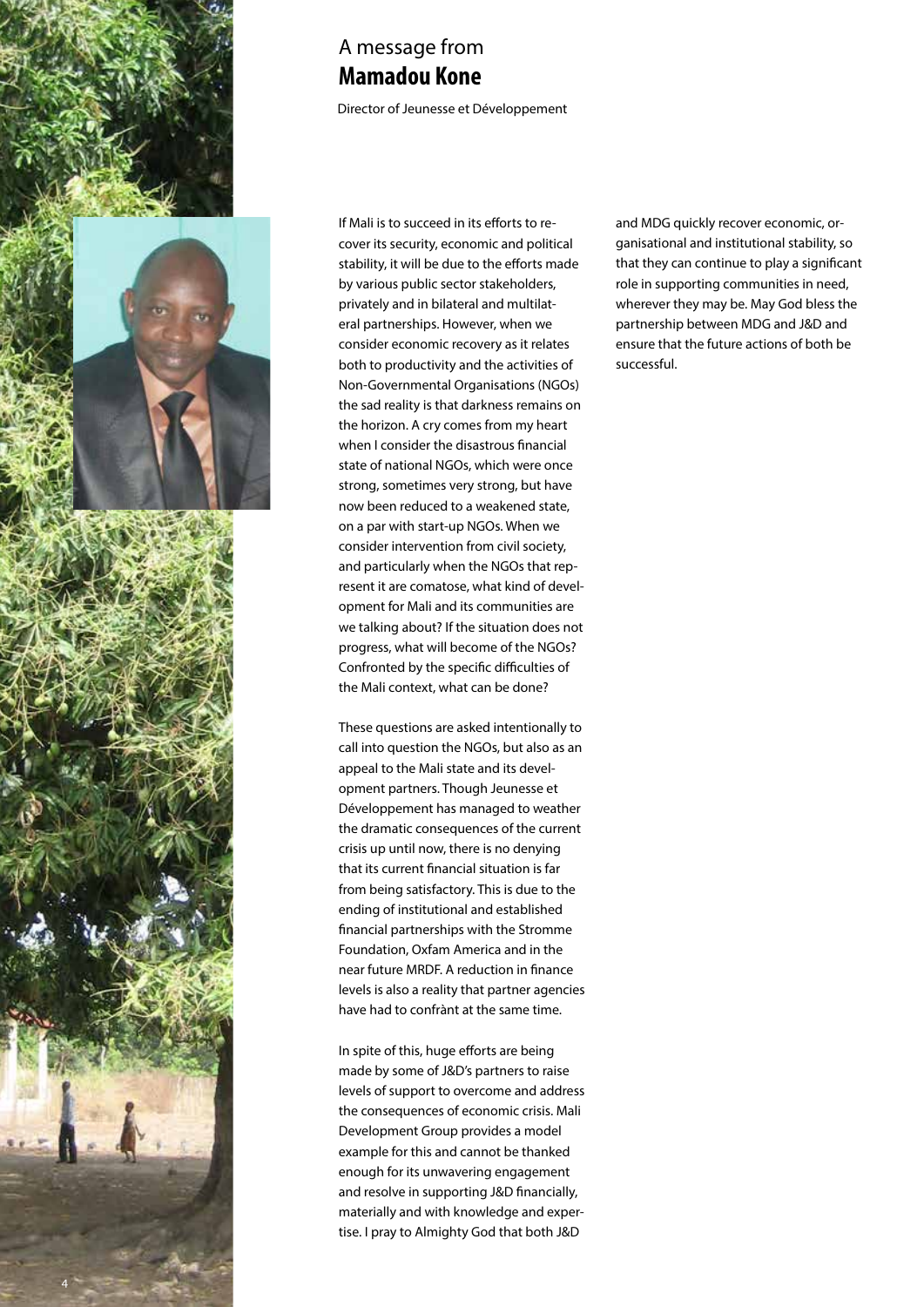### Project Group **Luke Hedge Coordinator**

The Project Group links directly with our Malian partners on MDG projects and activities



The project group provides the main link with Mali and is responsible for monitoring the progress of MDG funded projects. As such the group effectively bridges the gap between MDG supporters and the grass roots work that takes place in Mali. This report covers our work over the last year with our two main partners Jeunesse et Développement (J&D), and Pensons à Demain (PAD). Both are longstanding partnerships- in J&D's case since MDG was first established to provide support in 2000.

### **J&D**

The harsh financial realities around the work of J&D have been highlighted by Mamadou Kone in his message, and MDG is clearly regarded not only as a substantial funder of J&D work but as a source of moral support and encouragement. The last year has seen the final stages of our 10-year commitment to the Reproductive Health Peer Education programme. A huge amount has been achieved in that time to help the young people of Commune IV in Bamako help each other over access to advice and information on sexual health, and the provision of contraception. The final months of the project have been devoted to working with the different stakeholders - the young people, schools and health professionals on ensuring an ongoing legacy for the project. J&D plans to facilitate ongoing meetings of the Peer Educators, will maintain access to contraceptives and will sustain contact with the key schools involved. Our warmest best wishes and thanks go to Soumalia Moro the Project Manager, and his colleague Djibi, the lead Facilitator, for all that they have achieved over the years.

MDG funded work at grass roots level continues and prospers. Over the past year this has been most evident in the "Second Step" programme, which supports Women's Savings Groups in the villages of southern Mali in furthering their work for each other and their communities. Projects this year have included both provision of equipment (grain grinding mills) and access to training. We are funding some 4 projects each year, and this is likely to continue as a priority over the next 3 years. Another major priority for J&D is the longstanding need for a new 4x4 vehicle. The MDG Committee has now established a savings fund so that this substantial commitment can be met reasonably quickly. Any support towards achieving this as soon as we can would be really helpful.

Recent months have seen the beginning of the year long link between Sudbury, in Suffolk, and Yanfolila, in the Sikasso region of southern Mali, under the auspices of Rob Spivey's 2014/15 year as Mayor of Sudbury. A good deal of information has already been exchanged and we hope that the year will not only broaden awareness about the realities faced by communities in Mali, but also promote a spirit of solidarity and friendship and mutual understanding.

#### **Pensons à Demain (Let's think about tomorrow)**

PAD was founded by the charismatic and renowned artist Kader Keita who works directly with a large number of street children to help them realise their full potential.

The last year has been an eventful one. The continuing disruption in the north has increased the number of displaced children which has put pressure on services, but the project has been able to make very good use of its residential centre and is now to have support from the French town of Angers in building an additional shelter. One of MDG's longer-term aims

has been to help PAD to develop a wider range of funders and a stronger management structure. There has been progress on both in the past year, but we will continue to make this a priority in the coming 12 months. Kader's deputy, Sogodogou has just begun his final year in social work training, funded by MDG and this, too, is contributing to the development of PAD. Everyone in MDG recognizes the enormous contribution which has been made to this partnership by Tim Hewes and it is encouraging that he remains as committed as ever, despite the considerable frustrations over communication which have at times obscured the quality of the work undertaken by PAD. New and more systematic reporting arrangements are now in place.

#### **The Project Group**

Over the coming year the Project Group is aiming to further develop its reporting mechanisms with both PAD and J&D, to ensure that MDG funded projects can be better monitored and outcomes can better be communicated to its supporters in the UK. Over the coming year it will be important for the Project Group, in conjunction with all other groups, to actively promote the incredible MDG funded work that takes place in Mali. Another vital message is that despite all the pressures and tensions, work goes on safely and strongly.

To achieve these aims, the Project Group will seek to expand, and volunteers are sought to undertake translation and regular contact work, both written and verbally, with our partners in Mali. The Project Group should respond to Mamadou Kone's cry for help by raising awareness about the special and unique relationship that exists between MDG and its partnership agencies, as a model of good practice to be replicated and celebrated.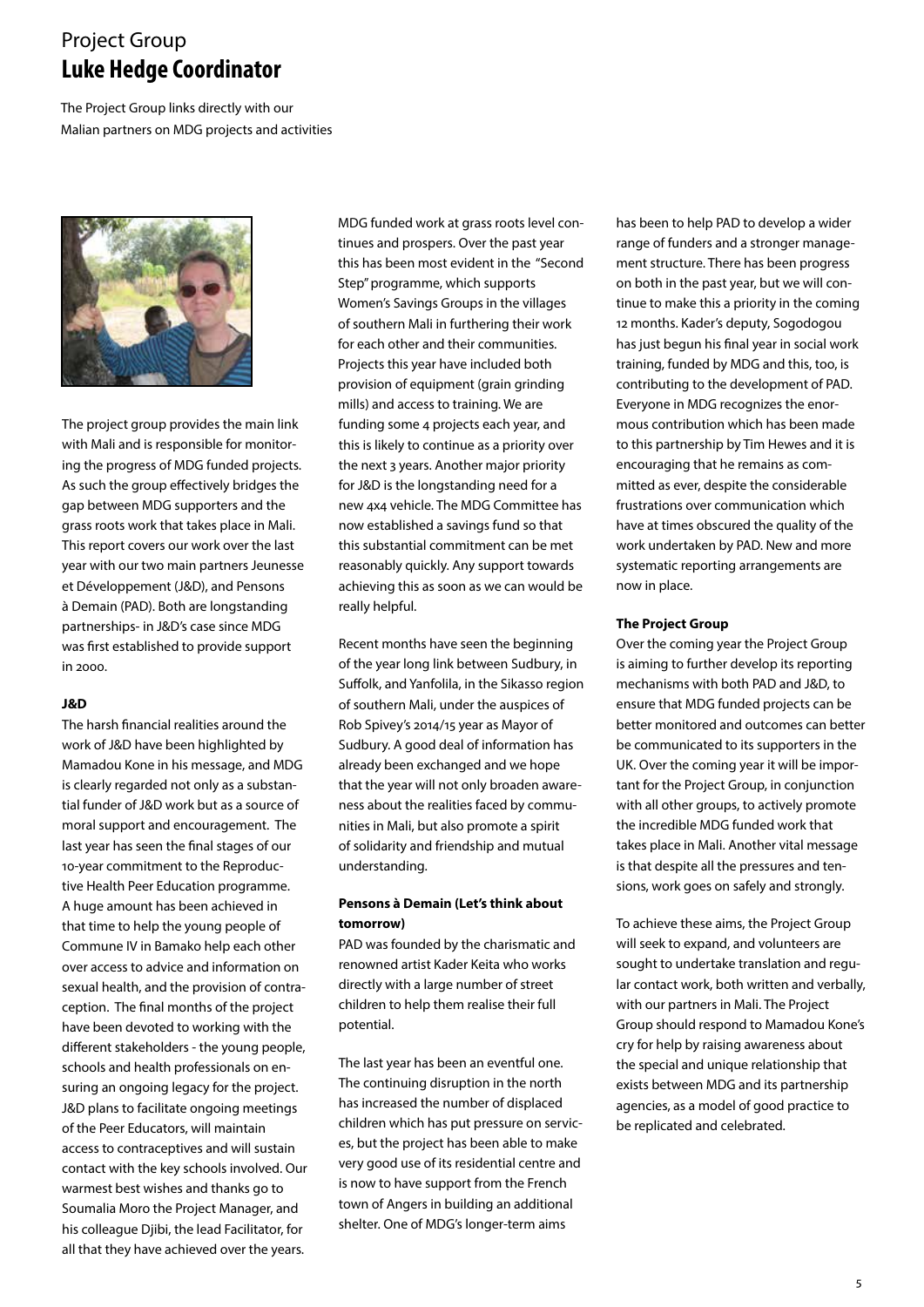

## Fund Raising Group **Linda King Coordinator**

The Fundraising Group involves many members in raising money through events and activities

There is a core group of us who come up with ideas and organise events and schemes and then a whole larger bunch that we can call upon to lend a hand with various things as needed. What is great is that it doesn't all fall on one or two people doing most of the work most the time. Some of the skills that people contribute are things that they may do for a living, but there are lots of members and supporters with all sorts of abilities and amounts of time that they are prepared to give to MDG. The list is pretty amazing and so worth going through. In the last year we have had people volunteering to do sponsored events; write bids to trusts and other charities for funds; make pots, cards, edible things, growing bulbs, sewing and knitting items to sell; musical members have sung and played on our behalf; others have devised and organised a quiz, bridge afternoon and Christmas events; artwork has been contributed to publicise events, groups have been paid by other charities to dismantle staging, provide cream teas or act as car park attendants and at any event we've run there are always a band of cooks who will prepare delicious food, run the bar, sell raffle tickets and help clear up afterwards.

This is a remarkable bunch for whose help we are very grateful. We are always looking for more volunteers though so please get in touch if we haven't called upon you so far and you'd like to get involved: **linda.king@malidg.org.uk**. This could be because you've got some good ideas, could give us some time, or have skills that we haven't used so far, but could be handy.





















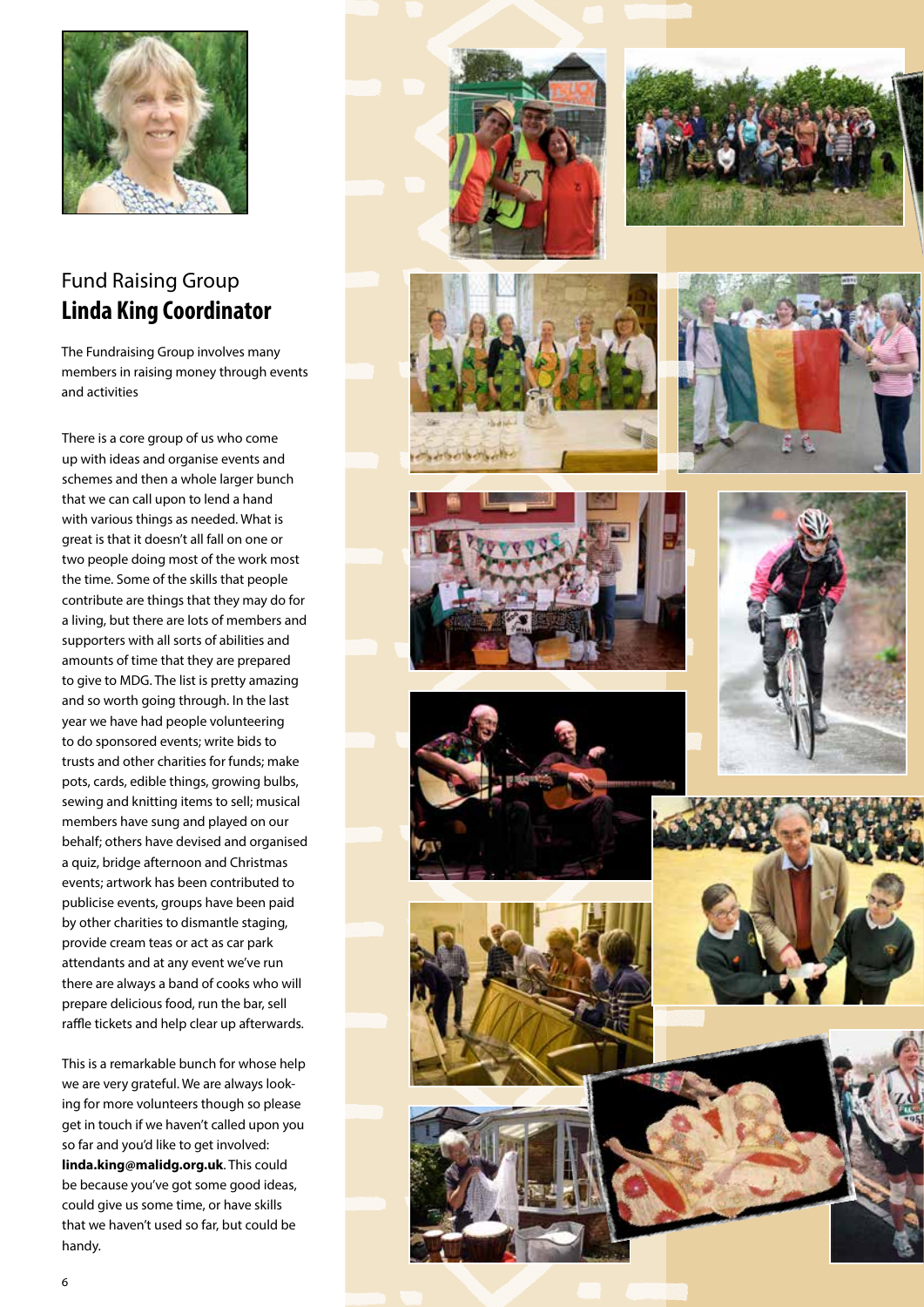



## Communications Group **Janice Hedge Coordinator**

The Communications Group produces MDG's leaflets and reports as well as managing its web site

This year the Communications Group decided that our first job was to update our leaflet to include new details about Mali and the Malians, a more organised approach about our work with communities, women, children and our partners, and some exciting new photos. We felt that we needed a more visual presence at the functions we attend and went ahead and produced two wonderful pull-up banners which are eye-catching. They both have details of our website, and this led us to our next project - a revamp of the website. And that is where we are today. Our original website is still available, but soon we will replace it with an easy to navigate site which has all our links to various social media sites and interactive hub page. A big thank you to Andrea Hewes for all her creative input in both these projects.

We have an email membership of about 500, who receive communications from us ranging from requests for help, to important updates on the situation in Mali, to invitations to fund raising and social activities. Please get in touch if your email address changes:

**janice.hedge@malidg.org.uk** 

as we would hate it if you missed out on anything!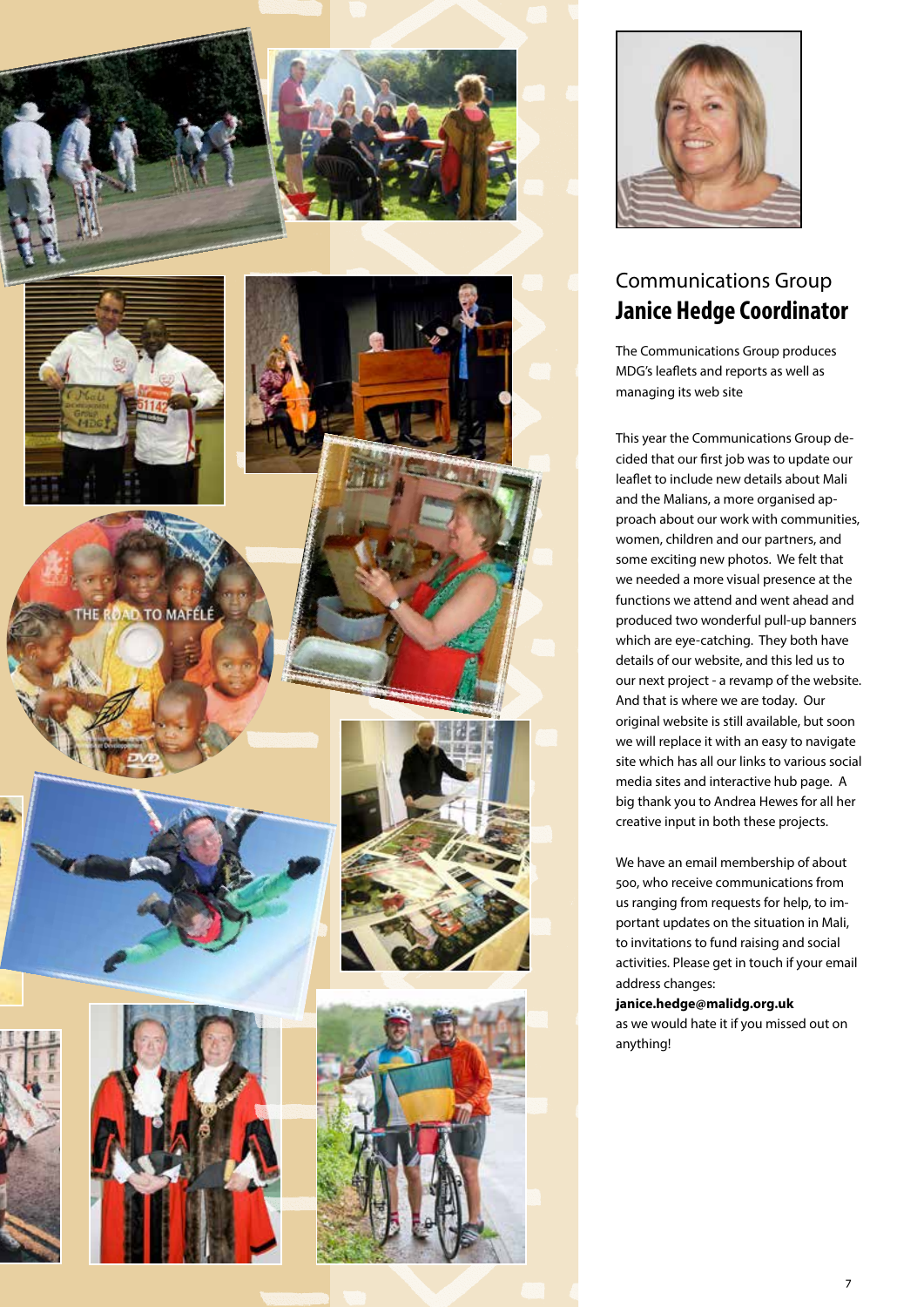## Public Affairs Group **Dan Price Coordinator**

The Public Affairs Group works for better awareness in this country of Malian affairs and culture



This year the public affairs work has focused on increasing people's awareness of Mali beyond what they might have seen in the media the previous year. Our approach has been to look to build on the solid foundations of what was done last year, but in a more sustainable and participatory way.

2013 was an important year for UK-Malian relations. Mali made British headlines, primarily as a result of the conflict and subsequent foreign interventions. This difficult period for the region generated exceptional interest amongst the British public; Mali entered many people's consciousness for the very first time. A key challenge for the Public Affairs team this year was to keep up with this interest by providing a steady flow of accessible and sophisticated information about Mali's recovery, balancing this carefully with our enduring mission to promote and celebrate Mali's culture, society and people.

There are two ongoing barriers to raising awareness and support for Mali, its profile in decision making circles and in the general public who influence them. Our approach has been to create a major opportunity in the former and increase awareness and support in the latter and we are always looking for more ideas on how to do this as effectively as possible.

The most important of these two approaches has been engaging with the general public. The Mali Interest Hub has been publishing weekly songs of the week – all chosen by Sam Garbett. This initiative led by Sam has driven increases in subscribers to the website, and has even attracted the interest of Malian footballers who have appreciated Sam's taste in Malian music. We also added some analysis of what is going on in Mali, and we hope to increase the volume of high quality content in the coming year.

Music has been our main focus in trying to talk to people about Mali and we have been using the appearance of various Malian musicians in London to attend, set up stalls and directly talk to people about the work we do in Mali. This has been helped by the creation of an events calendar on the Mali Interest Hub which is slowly gaining more interest from a range of venues. We've even been working with Malian bands, with Sam building a strong relationship with rising stars Songhoy Blues.

The other arena that we are trying to operate in is to identify decision makers and organisations who are interested in Mali. Primarily we have been doing this by assisting the Honorary Malian Consul to Britain, Mark Saade, to hold an event focusing on Mali. The aim of this event is to bring together policy makers, business, academics, charities and people who are interested in Mali to participate and strengthen the growing connection between Mali and Britain. We have seen the continuing impact of our work in this area as the Foreign Affairs Select Committee published their report on the inquiry into North West Africa, with our submissions input being referenced throughout the report and informing the recommendation for the Foreign Office.

This has been assisted and accelerated of late with the arrival of a volunteer who we have placed to work inside the consulate with Mark to create this event. Jonathan is currently studying at University College London, and speaks fluent French which has been a great asset to Mark in working to set up this event. Listen out for future news about the event's progress.

In the year ahead we're looking to further develop our online presence, assist in the creation of a successful high profile event talking about Mali and then build on both to increase the numbers of people who are participating in the effort to build a vibrant relationship between Britain and Mali.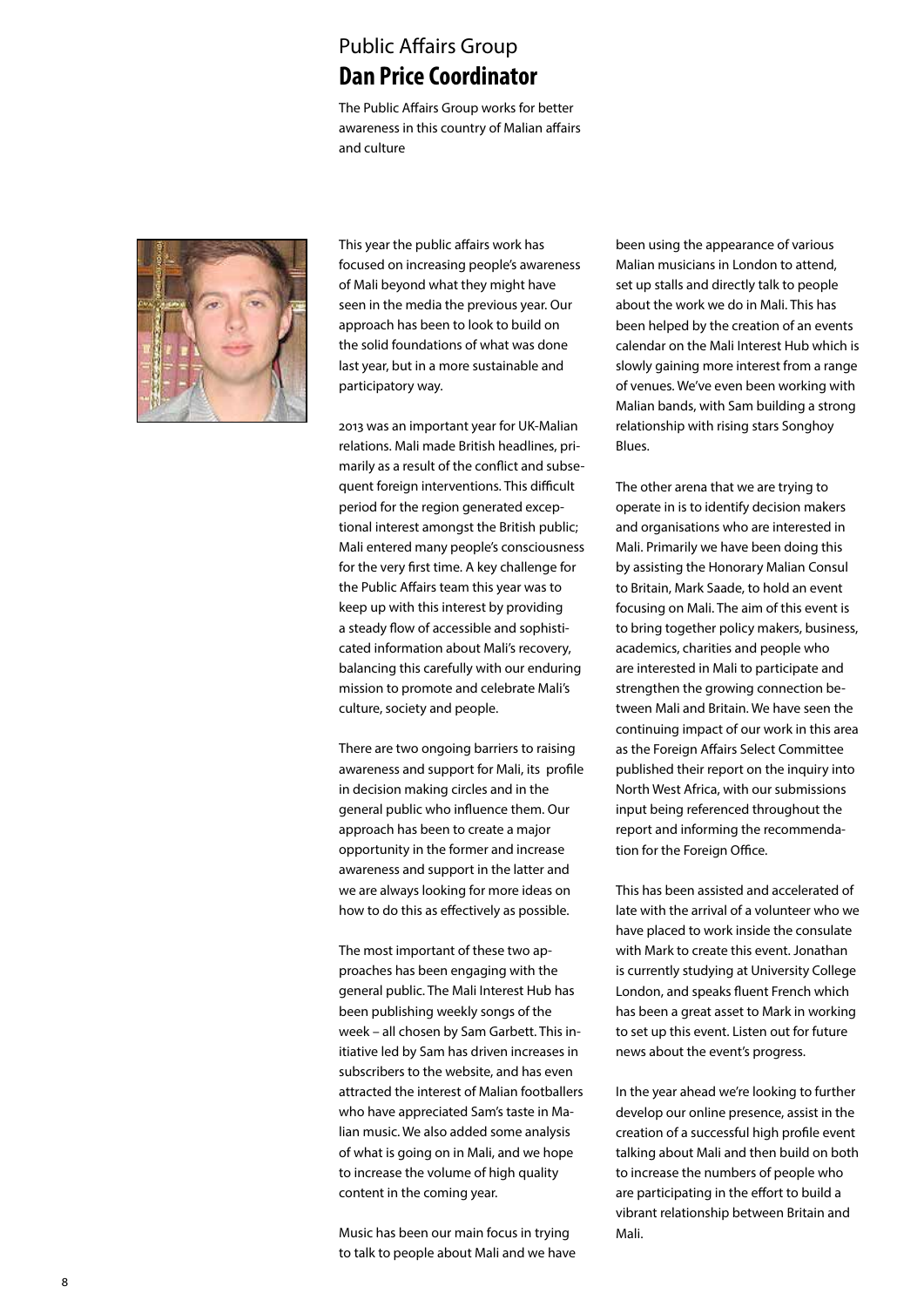### Message from **Rob Spivey**





#### **Being the Mayor**

In May this year I was elected Mayor of Sudbury, a small market town in Suffolk. I have been a Town Councillor since 2011 and after serving a year as Deputy Mayor it seems I had done enough to convince fellow councillors that I should become Mayor.

Of course becoming Mayor is a great honour and the Town Hall displays a list of Mayors going back to the 1300s (including a "John Hedge" in 1598!). So there's a great tradition and I have felt that tradition when attending events as Mayor - about 50 in the first 3 months.

The Mayor has a number of roles. They include being Chairman of the Council where I have to take responsibility for the day-to-day activities of the Council along with the Town Clerk; the Mayor is first citizen of the Town so has to attend many appointments either to open events, chair meetings or represent the town at events in the county - the best one of these was to attend the beating of the retreat at RAF Wattisham where I took the opportunity to have a close look at an Apache helicopter and a fascinating detailed explanation of how it works from an experienced pilot (it must be the boy in me!).

The other area the Mayor can get involved with is to promote and raise money for personal charities. Naturally I have chosen some charities that affect the people of Sudbury, such as Alzheimers, Stroke and Home Start, but I have also been promoting Mali Development Group to raise awareness of Mali in the town.

John Hedge and I have been to talk to the council specifically about how we can raise the profile of Mali in Sudbury and they were able to give us a very positive response. We have identified Yanfollila as a town of about the same size as Sudbury. Yanfolila is keen to have an exchange of information too and we have started that process.

We have visited local schools to arrange future talks to the children about Mali; we have met with a local photographer about having a camera exchange (or whatever the latest technology method is!) so that children can exchange photographs and get to know more about each other's life styles.

We have also arranged a series of talks throughout my Mayoral year at the main library in Sudbury and we are hopeful that we can attract speakers like Mark Saade,

the Malian Consul in Britain and Kevin McDonald, an expert in Malian culture. Musical Banquet held a concert at the local theatre in aid of MDG and we were able to raise over £300.

In the end, although raising money will be a bonus (and there should be some) the major objective of my year is to raise the profile of Mali in Sudbury and to show that in many ways the Malian people are very similar in their hopes and aspirations to us here in Britain, but unfortunately they have less opportunity to meet them.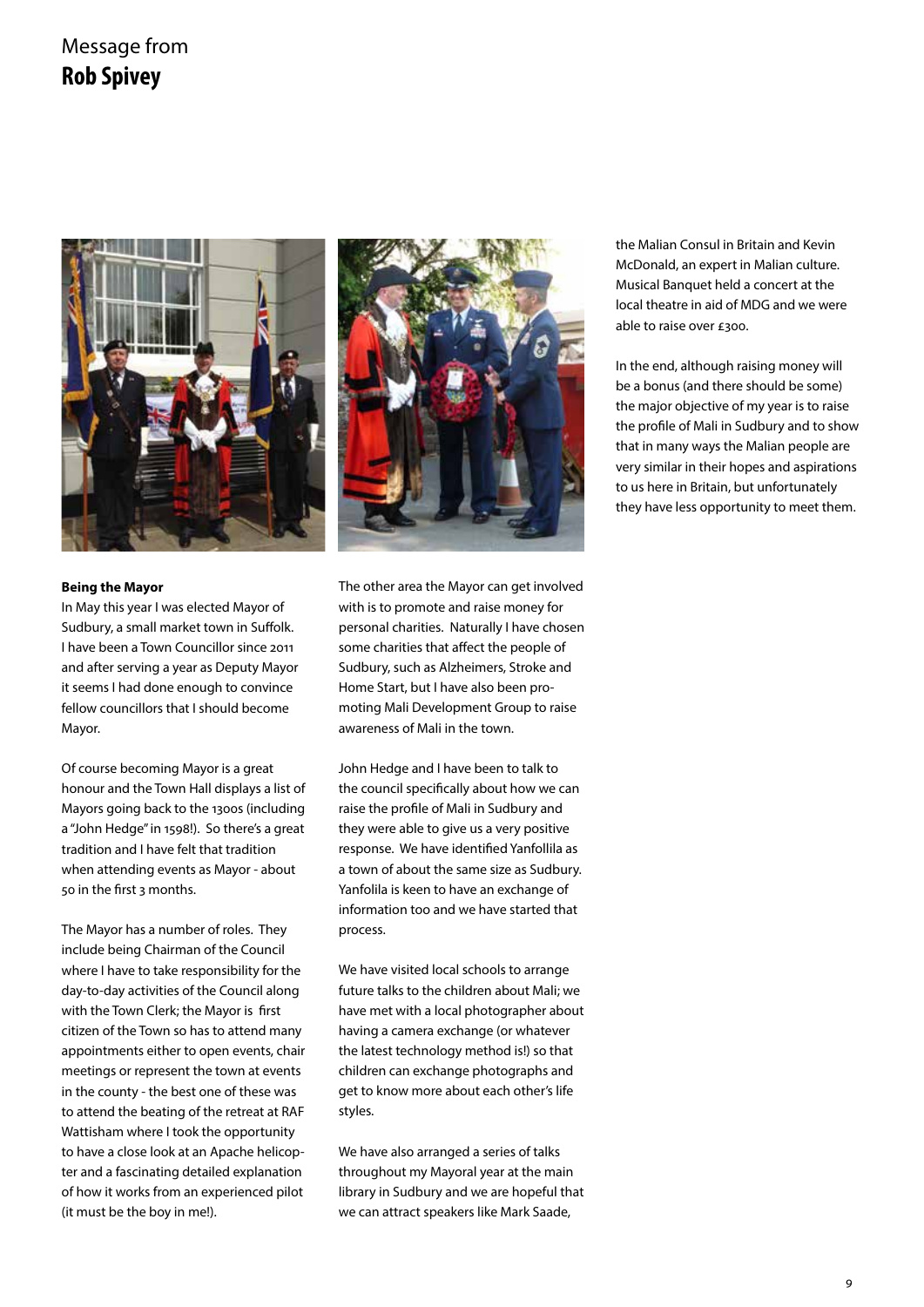

### Financial Report **David Hedge** Mali Development Group Treasurer

10

10

### **Financial Report for the year ended 31st March 2014**

MDG met its financial objectives in the financial year whilst also keeping required records and adhering to regulations including the maintenance of minimum financial resources. Annual accounts are reviewed by an Independent Examiner who we are pleased to say has agreed to continue in this role on a voluntary basis.

MDG, as a volunteer based charity, has successfully received in excess of £600,000 since inception in 2001.

#### **Income**

Gross income for the latest financial year amounted to £38,413 and this was achieved within a challenging economic environment. This represented a reduction compared with the prior year although receipts were exceptionally high for that period. Nevertheless, revenue continued to be sufficient for MDG to proceed with work as planned. Information relating to income in the year is summarised is follows:

Total donations and subscriptions amounted to £28,680 and, as in prior years, this included regular member payments plus all individual, corporate and trust donations.

Funding for Jeunesse et Développement (J&D) benefitted from continued support from s a number of companies and agencies including Just Trust, Ramboll UK Ltd. and the creative agency, Brothers & Sisters.

Also, the J&D Reproductive Health programme continued to be funded entirely (£15,000 on an annual basis) by the generosity of the Guildford Academic Associates (GAA). GAA have enabled the project to operate for 2 years longer than anticipated, and although MDG's involvement will finally cease in September, J&D

has in recent months developed plans for sustaining key elements of the work into the future.

The partnership with Kader Keita's organisation, Pensons à Demain (PAD) continued to benefit greatly from the involvement and financial support of Tim Hewes. Valuable assistance and contributions also continued from St Helen's Church PCC, Abingdon with the receipt of £1,250 in fiscal 2013/14, as part of a 3-year annual commitment that has recently been renewed for a similar period. Additionally, PAD received a specific grant from Just Trust of £1,000 to assist operations.

Funding for our third partner, Sahel Eco, was in the form of a further award by The Funding Network for £925.00.

We are grateful to all regular donors, both individual and organisations. Continuing commitments and assistance from organisations like the companies already mentioned plus Birchwood Community, Lawful Associates and The Sydney Franklin Deceased Charity Community are particularly helpful in underpinning our work and giving a strong foundation for our own fundraising activities.

Fund raising produced annual income of £4,152 with details noted elsewhere in this Report and activities were efficiently coordinated and managed by Linda King. Revenue included the benefit of Bank of Montreal's valuable and generous sponsorship of another summer cricket match where overall receipts for MDG were approximately £1,150.

Gift Aid tax refunds, increased 37% to £5,161 compared with the prior year as we benefitted from a higher level of refundable contributions. We work hard to be as efficient as possible in claiming Gift Aid, as it constitutes a useful element of annual income.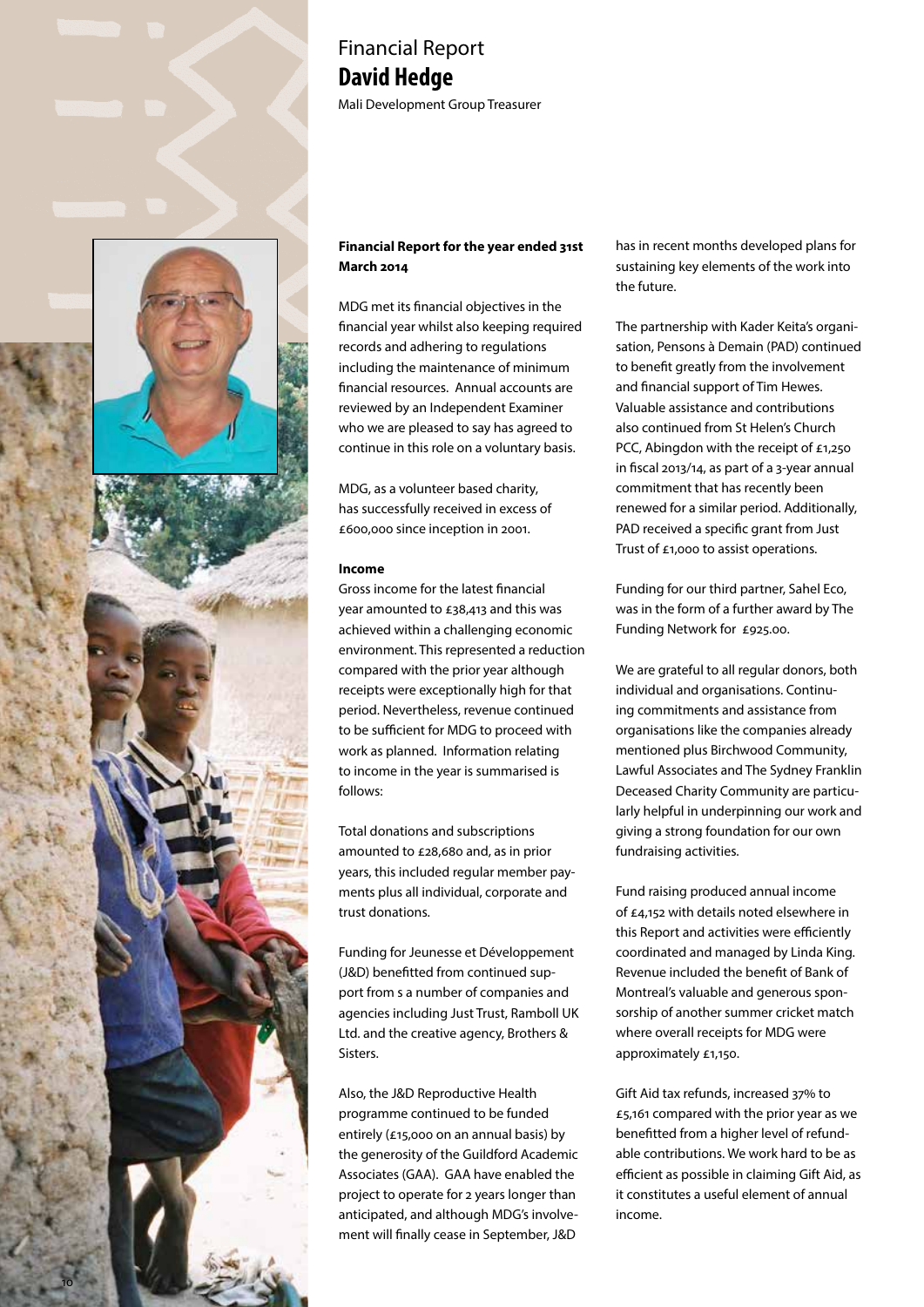#### **Expenditure**

Outgoings amounted to £38,035 in 2013/14 and this was principally comprised of quarterly Malian transfers to meet agreed funding needs in accordance with Work Plan priorities. Those directed to J&D represented 62% of this total with 28% transferred to PAD. Also, £1,000 payments were made in respect of both the Sahel Eco partnership and for special aid assistance that was urgently needed and this was distributed via Sue Upton.

MDG's other costs and overheads, such as secretarial expenses, insurance and printing, are modest in line with the charity's 100% volunteer identity. They accounted for below 4% of income.

Outgoings are subject to approval by the Executive Committee of MDG and, as indicated above, they involve on-going dialogue with partnerships.

Transfers are made to J&D and PAD on a quarterly basis, normally to coincide with the Malian Calendar Financial year of January to December. MDG receives regular progress reports from both organisations and funding priorities can be adjusted based upon both feedback and new information.

### **The Current Financial Year (four months in 2014/2015)**

The initial 4 months of 2014/15 reveal income of £14,500.

- This included receipts for PAD of £8,500 from the Patsy Wood Trust and £312.50 from St. Helen's PCC.
- Also, £500 related to the Roger Vere Foundation, over £1,000 from catering for a wedding and more than £300 from a Concert arranged by Rob Spivey in Sudbury.

Outgoings continued to be predominantly in respect of quarterly transfers to J&D and PAD and this will continue in line with regular and project requirements. Transfers to Mali this financial year total £14,000 to J&D, including conclusion of Reproductive Health payments, and £7,500 for PAD, including £1,000 for tuition  $f_{\alpha\alpha\beta}$ 

We believe that our exchange rate management has proved advantageous, since the CFA is tied to the Euro, and our payment timing ensured that we took advantage of this.

MDG remains focused on developments within Mali and upon the progress of relevant projects during the current uncertain times. We continue to work closely with partners, and recognise that our continued support is more important than ever in these very challenging times for Mali.

The charity's total bank current and savings account balances, after the first 4 months of 2014/15, amounted to approximately £27,500. Funds are held via Scottish Widows Bank and Virgin Money for savings and Lloyds Bank for operating purposes.

David Hedge, Treasurer, Mali Development Group August 2014